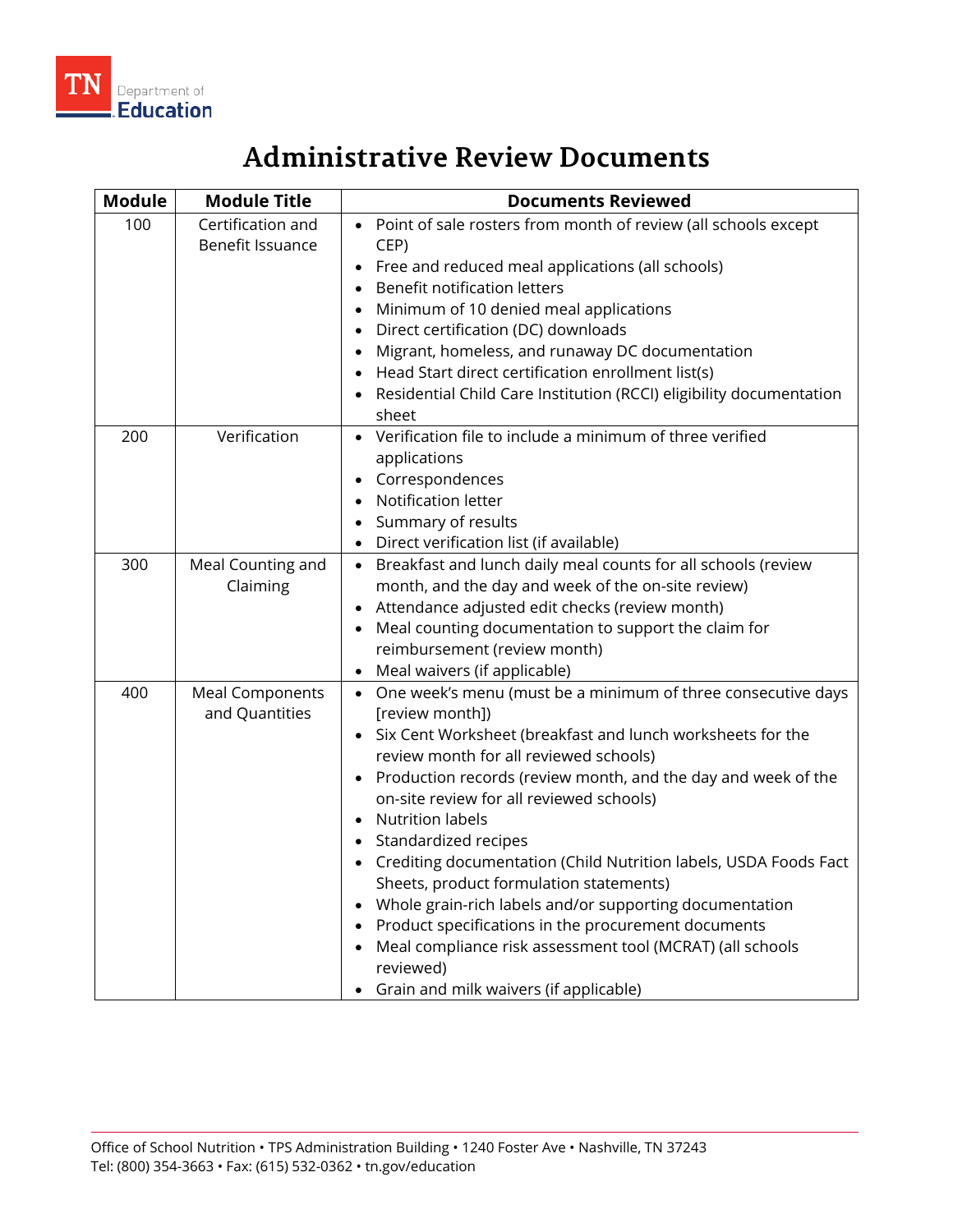

| 500 | Offer vs. Serve (OVS)                                                                                                                                                                                                                                                                                                                                                                                                                                | OVS training documentation                                                                                                                                                                                                                                                                                                                                                                                                                                                                                                                                                                                                                                                                                                                                                                          |
|-----|------------------------------------------------------------------------------------------------------------------------------------------------------------------------------------------------------------------------------------------------------------------------------------------------------------------------------------------------------------------------------------------------------------------------------------------------------|-----------------------------------------------------------------------------------------------------------------------------------------------------------------------------------------------------------------------------------------------------------------------------------------------------------------------------------------------------------------------------------------------------------------------------------------------------------------------------------------------------------------------------------------------------------------------------------------------------------------------------------------------------------------------------------------------------------------------------------------------------------------------------------------------------|
| 600 | Dietary<br>Specifications and<br><b>Nutritional Analysis</b>                                                                                                                                                                                                                                                                                                                                                                                         | Dietary specifications assessment tool (completed on the school<br>$\bullet$<br>with the highest MCRAT score)<br>Nutritional analysis (must be conducted on high-risk indication<br>$\bullet$<br>on the dietary specifications assessment tool)                                                                                                                                                                                                                                                                                                                                                                                                                                                                                                                                                     |
| 700 | Resource<br>Management                                                                                                                                                                                                                                                                                                                                                                                                                               | Off-site assessment must be completed four weeks prior to the<br>$\bullet$<br>on-site assessment<br>District enrollment reports/data<br>$\bullet$<br>Audit reports and findings and follow-up actions from the<br>$\bullet$<br>previous three years<br>Reports to validate total revenues, expenditures, and operating<br>$\bullet$<br>balance from the previous year<br>Paid Lunch Equity (PLE) Tool (current and previous school year)<br>$\bullet$<br>PLE flexibility approval (current and previous school year) (if<br>$\bullet$<br>applicable)<br>PLE waivers<br>$\bullet$<br>Revenue from non-program foods tool (current and previous<br>school year)<br>Indirect cost documentation (if applicable)<br>$\bullet$<br>Fund balance on July 1 (current and previous school year)<br>$\bullet$ |
| 700 | Comprehensive<br>Review<br>(If an SFA receives<br>one or more risk<br>indicators in one of<br>the four Resource<br>Management [RM]<br>areas, the state<br>agency [SA] must<br>conduct a<br>comprehensive<br>review of the RM<br>area in which the<br>risk indicator was<br>received using the<br>Resource<br>Management<br>Comprehensive<br>Review Tool. If an SFA<br>receives one or<br>more risk indicators<br>in more than one<br>RM area, the SA | Balance sheet (most recently closed school year)<br>$\bullet$<br>ledger<br>comparable<br>allowable<br>General<br>or<br>document<br>of<br>expenditures (10 percent sample of expenditures)<br>All accounting information by school and consolidated (money<br>$\bullet$<br>reconciliation, deposits, income, and expenditures)<br>Cash disbursement journal and revenue journal (previous school<br>$\bullet$<br>year)<br>Reconciliation (all SNP accounts)<br>$\bullet$<br>Deposit slips and reconciliation working papers<br>Indirect costs documentation to confirm current and past years'<br>$\bullet$<br>calculations and any loan agreements (if applicable)                                                                                                                                  |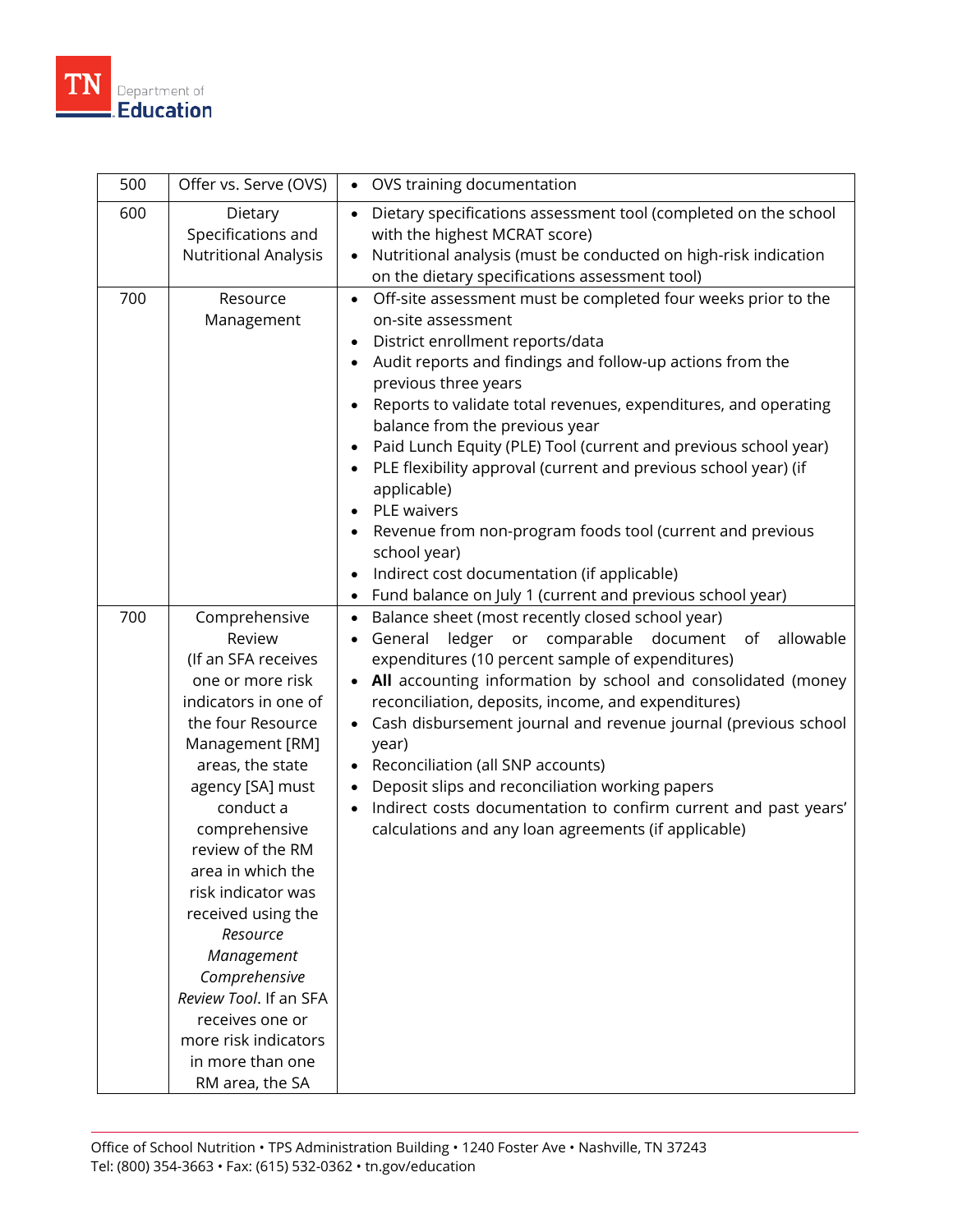

| 800  | must conduct a<br>comprehensive<br>review of each RM<br>area in which a risk<br>indicator was<br>assessed.)<br>Civil Rights | Board-approved civil rights policy                                                                                                                                                                                                                                                                                                                                                                                            |
|------|-----------------------------------------------------------------------------------------------------------------------------|-------------------------------------------------------------------------------------------------------------------------------------------------------------------------------------------------------------------------------------------------------------------------------------------------------------------------------------------------------------------------------------------------------------------------------|
|      |                                                                                                                             | Civil rights training documentation (agenda and sign-in sheets)<br>Special diet documentation (if applicable)                                                                                                                                                                                                                                                                                                                 |
| 900  | SFA On-Site<br>Monitoring                                                                                                   | On-site review documents for breakfast and lunch (reviewed<br>schools)<br>*May be current year or prior year depending on review date                                                                                                                                                                                                                                                                                         |
| 1100 | <b>Smart Snacks</b>                                                                                                         | Documentation showing total amount of food and beverages<br>sold (review month)                                                                                                                                                                                                                                                                                                                                               |
| 1200 | Professional<br>Standards                                                                                                   | District enrollment report or documentation<br>$\bullet$<br>Employee counts from off-site review and day of review<br>Employee position, status, and date of hire<br>Employee training hours conducted and/or planned (current<br>school year)<br>For directors hired after July 1, 2015, documents to support<br>highest level of education obtained, school nutrition experience,<br>and food safety training documentation |
| 1400 | Food Safety,<br>Storage, and Buy<br>American                                                                                | Hazard Analysis Critical Control Points Plan and updates<br>Temperature charts (review month, all reviewed schools)<br>Food safety inspections (two most recent)<br>Food safety training documentation<br>Documentation that sample items were grown and produced in<br>the United States or territories<br>Documentation of pre-approved exception for items not grown<br>$\bullet$<br>or produced in the U.S.               |
| 1600 | School Breakfast<br>and Summer Food<br>Service Program<br>Outreach                                                          | Documentation supporting outreach efforts<br>$\bullet$                                                                                                                                                                                                                                                                                                                                                                        |
| 1700 | Afterschool Snack (if<br>applicable)                                                                                        | Documentation to support claim<br>$\bullet$<br>Production records<br>Menu<br>Nutrition crediting information<br>On-site review documentation                                                                                                                                                                                                                                                                                  |
| 1800 | Seamless Summer<br>Option<br>(if applicable)                                                                                | Site eligibility<br>$\bullet$<br>Meal counting and claiming<br>Menu planning<br>Advertisement<br>Self-monitoring<br>Civil rights                                                                                                                                                                                                                                                                                              |